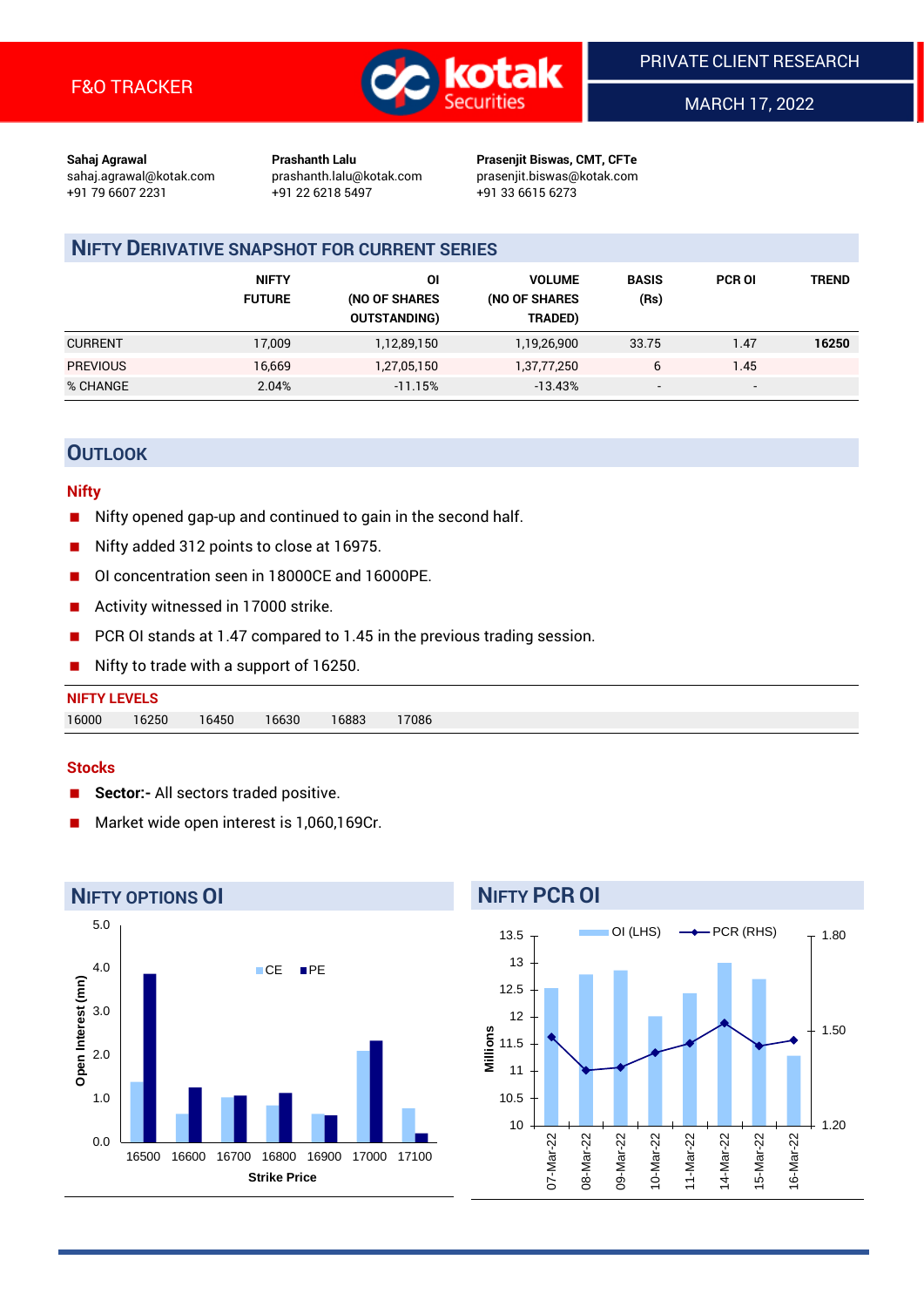# **FUTURE STATISTICS**

|  |  | <b>OI INCREASE</b> |  |
|--|--|--------------------|--|
|--|--|--------------------|--|

| <b>SYMBOL</b>    | ΟI    | ΟI        | <b>PRICE CHG</b> |
|------------------|-------|-----------|------------------|
|                  | (%)   | (SHARES)  | $(\%)$           |
| <b>NAM-INDIA</b> | 50.2% | 34,19,200 | 6.3%             |
| <b>BOSCHLTD</b>  | 23.4% | 2,23,900  | 1.2%             |
| HAL              | 19.0% | 22,19,200 | 6.2%             |
| <b>GUJGASLTD</b> | 18.7% | 38.18.750 | $-1.6%$          |
| <b>DALBHARAT</b> | 11.6% | 9,13,500  | 3.5%             |
| <b>HONAUT</b>    | 10.4% | 9.435     | $-0.7%$          |
| <b>PFIZER</b>    | 8.3%  | 1,20,250  | $-1.3%$          |
| ABB              | 8.2%  | 2,23,750  | 4.7%             |
| <b>LTTS</b>      | 8.1%  | 5,65,600  | 0.0%             |
| <b>PVR</b>       | 7.7%  | 29.16.969 | 3.1%             |

| <b>OI DECREASE</b> |         |             |                  |
|--------------------|---------|-------------|------------------|
| <b>SYMBOL</b>      | ΟI      | ΟI          | <b>PRICE CHG</b> |
|                    | (%)     | (SHARES)    | (%)              |
| <b>COFORGE</b>     | $-8.1%$ | 14,89,100   | 4.8%             |
| <b>FEDERALBNK</b>  | $-7.2%$ | 5,98,80,000 | 5.2%             |
| <b>BATAINDIA</b>   | $-6.5%$ | 14,07,450   | 4.1%             |
| <b>BALRAMCHIN</b>  | $-6.1%$ | 76,11,200   | 4.0%             |
| <b>ASIANPAINT</b>  | $-5.0%$ | 53,93,400   | 1.8%             |
| <b>CUMMINSIND</b>  | $-4.6%$ | 16,13,400   | $-0.4%$          |
| <b>CIPLA</b>       | $-4.5%$ | 1,02,44,650 | $-1.1%$          |
| <b>BAJFINANCE</b>  | $-4.3%$ | 40,66,125   | 2.6%             |
| <b>GNFC</b>        | $-4.2%$ | 28,19,700   | 1.5%             |
| <b>DIXON</b>       | $-4.0%$ | 5,07,125    | 3.0%             |

# **CASH STATISTICS**

| <b>TOP VOLUMES</b> |                      |              |              |  |  |  |  |  |
|--------------------|----------------------|--------------|--------------|--|--|--|--|--|
| <b>SYMBOL</b>      | <b>TRADED SHARES</b> | <b>VALUE</b> | <b>CLOSE</b> |  |  |  |  |  |
|                    | (QTY)                | (IN LAKHS)   |              |  |  |  |  |  |
| <b>RELIANCE</b>    | 51.45.644            | 1,23,299     | 2,403        |  |  |  |  |  |
| <b>TATAMOTORS</b>  | 2,71,91,170          | 1,15,292     | 425          |  |  |  |  |  |
| <b>TCS</b>         | 30,90,475            | 1,12,522     | 3,656        |  |  |  |  |  |
| <b>ICICIBANK</b>   | 1,46,21,688          | 1,03,329     | 708          |  |  |  |  |  |
| <b>HDFCBANK</b>    | 66,82,054            | 96,656       | 1,448        |  |  |  |  |  |
| <b>HDFC</b>        | 35,58,601            | 81,692       | 2.292        |  |  |  |  |  |
| <b>SBIN</b>        | 1,62,11,288          | 79,793       | 493          |  |  |  |  |  |
| <b>TATASTEEL</b>   | 63,02,451            | 79,319       | 1,265        |  |  |  |  |  |
| <b>AXISBANK</b>    | 1,00,38,170          | 72.441       | 724          |  |  |  |  |  |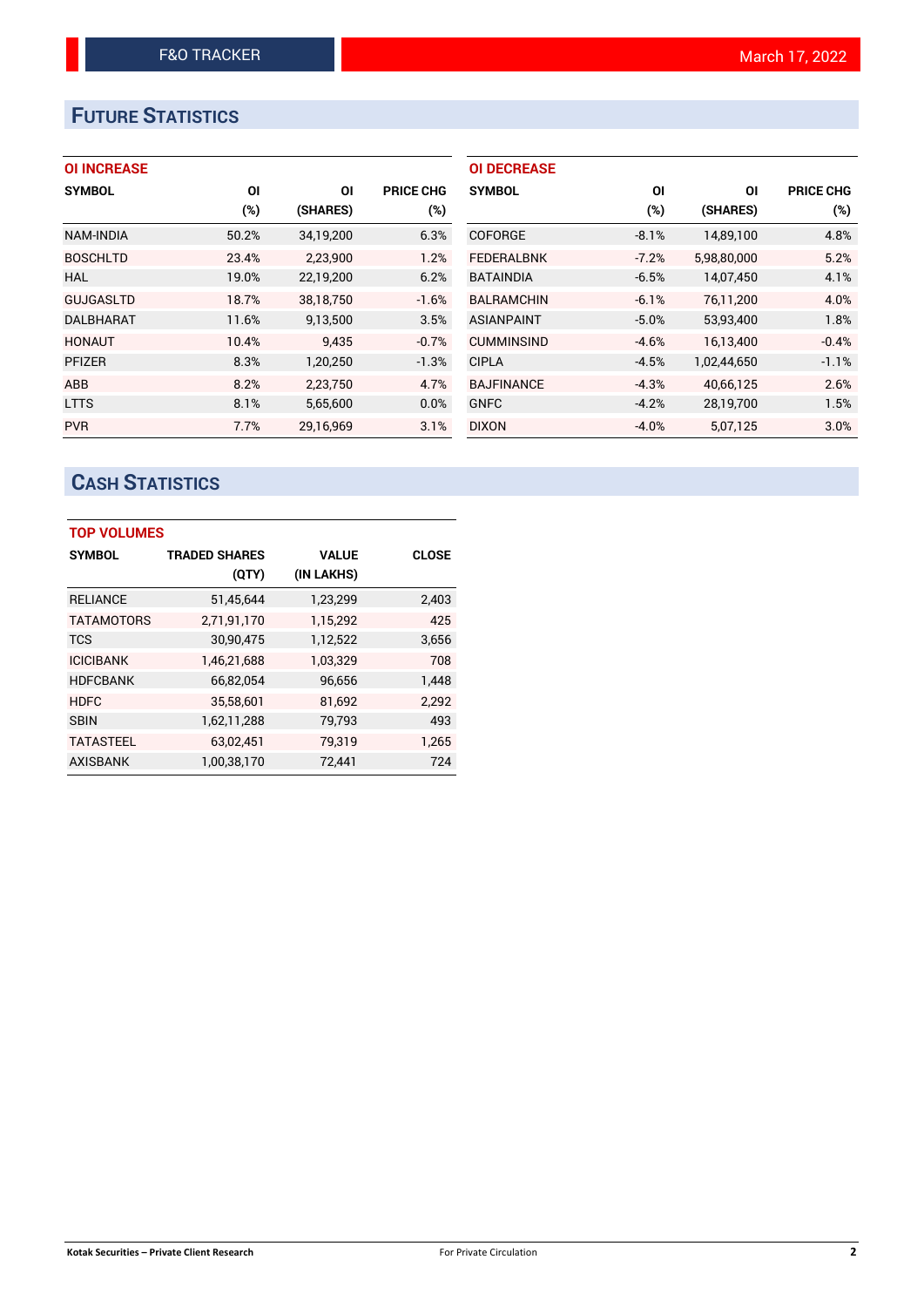# **OPTION STATISTICS**

## **SIGNIFICANT CALL OPEN INTEREST**

| <b>SYMBOL</b>     | <b>STRK</b>  | <b>OPTION</b> | <b>CLOSE</b> | <b>FUT</b>   | ΟI         |
|-------------------|--------------|---------------|--------------|--------------|------------|
|                   | <b>PRICE</b> | TYPE          | (RS)         | <b>CLOSE</b> | (SHARES)   |
| <b>NTPC</b>       | 135          | <b>CE</b>     | 1.0          | 132          | 407,32,200 |
| ONGC              | 170          | CE            | 3.5          | 167          | 145,68,400 |
| <b>ONGC</b>       | 180          | <b>CE</b>     | 1.5          | 167          | 102,71,800 |
| ONGC              | 190          | CE            | 0.8          | 167          | 89,85,900  |
| <b>IOC</b>        | 130          | CE            | 1.2          | 120          | 96,78,500  |
| <b>TATAMOTORS</b> | 500          | CE            | 2.1          | 425          | 210,67,200 |
| <b>NTPC</b>       | 140          | CE            | 0.5          | 132          | 116,96,400 |
| <b>COALINDIA</b>  | 200          | CE            | 0.7          | 176          | 77,78,400  |
| <b>IOC</b>        | 125          | CE            | 1.9          | 120          | 64,02,500  |
| <b>BPCL</b>       | 360          | CE            | 7.4          | 356          | 38.97.000  |

## **SIGNIFICANT PUT OPEN INTEREST**

| <b>SYMBOL</b>     | <b>STRK</b><br><b>PRICE</b> | <b>OPTION</b><br><b>TYPE</b> | <b>CLOSE</b><br>(RS) | <b>FUT</b><br><b>CLOSE</b> | ΟI<br>(SHARES) |
|-------------------|-----------------------------|------------------------------|----------------------|----------------------------|----------------|
| ONGC              | 160                         | <b>PE</b>                    | 2.4                  | 167                        | 37,03,700      |
| <b>CIPLA</b>      | 1.000                       | <b>PE</b>                    | 10.0                 | 1,057                      | 9,78,900       |
| <b>ITC</b>        | 230                         | <b>PE</b>                    | 0.9                  | 243                        | 1,00,86,400    |
| <b>HINDALCO</b>   | 550                         | <b>PE</b>                    | 6.8                  | 574                        | 28,40,150      |
| <b>ITC</b>        | 220                         | <b>PE</b>                    | 0.4                  | 243                        | 92,51,200      |
| <b>MARUTI</b>     | 7.000                       | PF                           | 73.1                 | 7,503                      | 2,22,100       |
| <b>TATAMOTORS</b> | 400                         | <b>PE</b>                    | 7.8                  | 425                        | 62,10,150      |
| <b>ITC</b>        | 235                         | <b>PE</b>                    | 1.7                  | 243                        | 64,48,000      |
| <b>ITC</b>        | 225                         | <b>PE</b>                    | 0.6                  | 243                        | 63,16,800      |
| <b>SBIN</b>       | 450                         | <b>PE</b>                    | 2.3                  | 494                        | 35,14,500      |

| SIGNIFICANT CALL OPEN INTEREST ADDITION |              |               |             |        | SIGNIFICANT PUT OPEN INTEREST ADDITION |                   |              |               |             |        |              |
|-----------------------------------------|--------------|---------------|-------------|--------|----------------------------------------|-------------------|--------------|---------------|-------------|--------|--------------|
| <b>SYMBOL</b>                           | <b>STRK</b>  | <b>OPTION</b> | <b>OPEN</b> | OI CHG | <b>CLOSE</b>                           | <b>SYMBOL</b>     | <b>STRK</b>  | <b>OPTION</b> | <b>OPEN</b> | OI CHG | <b>CLOSE</b> |
|                                         | <b>PRICE</b> | <b>TYPE</b>   | <b>INT</b>  | $(\%)$ | (Rs)                                   |                   | <b>PRICE</b> | <b>TYPE</b>   | <b>INT</b>  | (%)    | (Rs)         |
| M&MFIN                                  | 162          | <b>CE</b>     | 1,56,000    | 1200%  | 1.8                                    | <b>NTPC</b>       | 121          | PE            | 3,30,600    | 5700%  | 0.3          |
| <b>INDIACEM</b>                         | 217          | <b>CE</b>     | 1.01.500    | 1067%  | 7.6                                    | <b>JUBLFOOD</b>   | 2,350        | <b>PE</b>     | 1.63.375    | 622%   | 46.2         |
| <b>VOLTAS</b>                           | 1,500        | <b>CE</b>     | 2,42,000    | 707%   | 1.6                                    | <b>JUBLFOOD</b>   | 2,450        | PE            | 1,55,750    | 353%   | 66.5         |
| <b>CHOLAFIN</b>                         | 710          | <b>CE</b>     | 4,46,250    | 310%   | 21.5                                   | <b>AXISBANK</b>   | 720          | <b>PE</b>     | 10.78.800   | 208%   | 19.4         |
| <b>SBILIFE</b>                          | 1,110        | <b>CE</b>     | 1,02,000    | 300%   | 15.6                                   | <b>JUBLFOOD</b>   | 2,400        | PE            | 3,14,625    | 196%   | 55.5         |
| <b>ABCAPITAL</b>                        | 112          | <b>CE</b>     | 4.18.000    | 296%   | 3.2                                    | M&MFIN            | 122          | <b>PE</b>     | 1.84.000    | 188%   | 0.4          |
| <b>NAM-INDIA</b>                        | 340          | <b>CE</b>     | 2,32,000    | 254%   | 10.0                                   | <b>BANDHANBNK</b> | 290          | <b>PE</b>     | 4,44,600    | 171%   | 9.6          |
| <b>ABCAPITAL</b>                        | 110          | <b>CE</b>     | 44.88.000   | 252%   | 4.2                                    | <b>NMDC</b>       | 112          | <b>PE</b>     | 1.60.800    | 167%   | 0.1          |
| <b>ASHOKLEY</b>                         | 142          | <b>CE</b>     | 1,26,000    | 211%   | 0.3                                    | <b>MARICO</b>     | 500          | <b>PE</b>     | 2,91,000    | 165%   | 3.0          |
| <b>HINDCOPPER</b>                       | 117          | <b>CE</b>     | 1,33,300    | 210%   | 4.8                                    | <b>JUBLFOOD</b>   | 2,300        | PE            | 2,93,250    | 163%   | 38.1         |

|                   | <b>CALL OPTION VOLUMES</b> |               |                  |              | <b>PUT OPTION VOLUMES</b> |              |               |                  |              |
|-------------------|----------------------------|---------------|------------------|--------------|---------------------------|--------------|---------------|------------------|--------------|
| <b>SYMBOL</b>     | <b>STRK</b>                | <b>OPTION</b> | <b>CONTRACTS</b> | <b>CLOSE</b> | <b>SYMBOL</b>             | <b>STRK</b>  | <b>OPTION</b> | <b>CONTRACTS</b> | <b>CLOSE</b> |
|                   | <b>PRICE</b>               | <b>TYPE</b>   |                  | (Rs)         |                           | <b>PRICE</b> | <b>TYPE</b>   |                  | (Rs)         |
| <b>RELIANCE</b>   | 2,400                      | <b>CE</b>     | 25,999           | 57.6         | <b>RELIANCE</b>           | 2,400        | <b>PE</b>     | 8,234            | 44.2         |
| <b>RELIANCE</b>   | 2,500                      | <b>CE</b>     | 19,521           | 18.2         | <b>RELIANCE</b>           | 2.300        | <b>PE</b>     | 6.506            | 15.9         |
| <b>INFY</b>       | 1,900                      | <b>CE</b>     | 16,671           | 35.1         | <b>INFY</b>               | 1,800        | <b>PE</b>     | 6,070            | 11.5         |
| <b>SBIN</b>       | 500                        | <b>CE</b>     | 12,128           | 10.6         | <b>ITC</b>                | 230          | <b>PE</b>     | 5.747            | 0.9          |
| <b>ITC</b>        | 250                        | <b>CE</b>     | 11,876           | 2.5          | <b>TATASTEEL</b>          | 1,200        | <b>PE</b>     | 5,368            | 17.7         |
| <b>TATASTEEL</b>  | 1.300                      | <b>CE</b>     | 11,623           | 30.0         | <b>ITC</b>                | 235          | <b>PE</b>     | 5.175            | 1.7          |
| <b>BAJFINANCE</b> | 7,000                      | <b>CE</b>     | 11,307           | 141.8        | <b>JUBLFOOD</b>           | 2,300        | <b>PE</b>     | 4,957            | 38.1         |
| ITC               | 240                        | <b>CE</b>     | 10.927           | 6.4          | <b>RELIANCE</b>           | 2.380        | <b>PE</b>     | 4.953            | 36.2         |
| <b>ULTRACEMCO</b> | 6,300                      | <b>CE</b>     | 10,078           | 199.4        | <b>JUBLFOOD</b>           | 2,400        | <b>PE</b>     | 4.586            | 55.5         |
| <b>VOLTAS</b>     | 1,300                      | <b>CE</b>     | 9,898            | 28.3         | <b>INFY</b>               | 1.860        | <b>PE</b>     | 4.313            | 24.2         |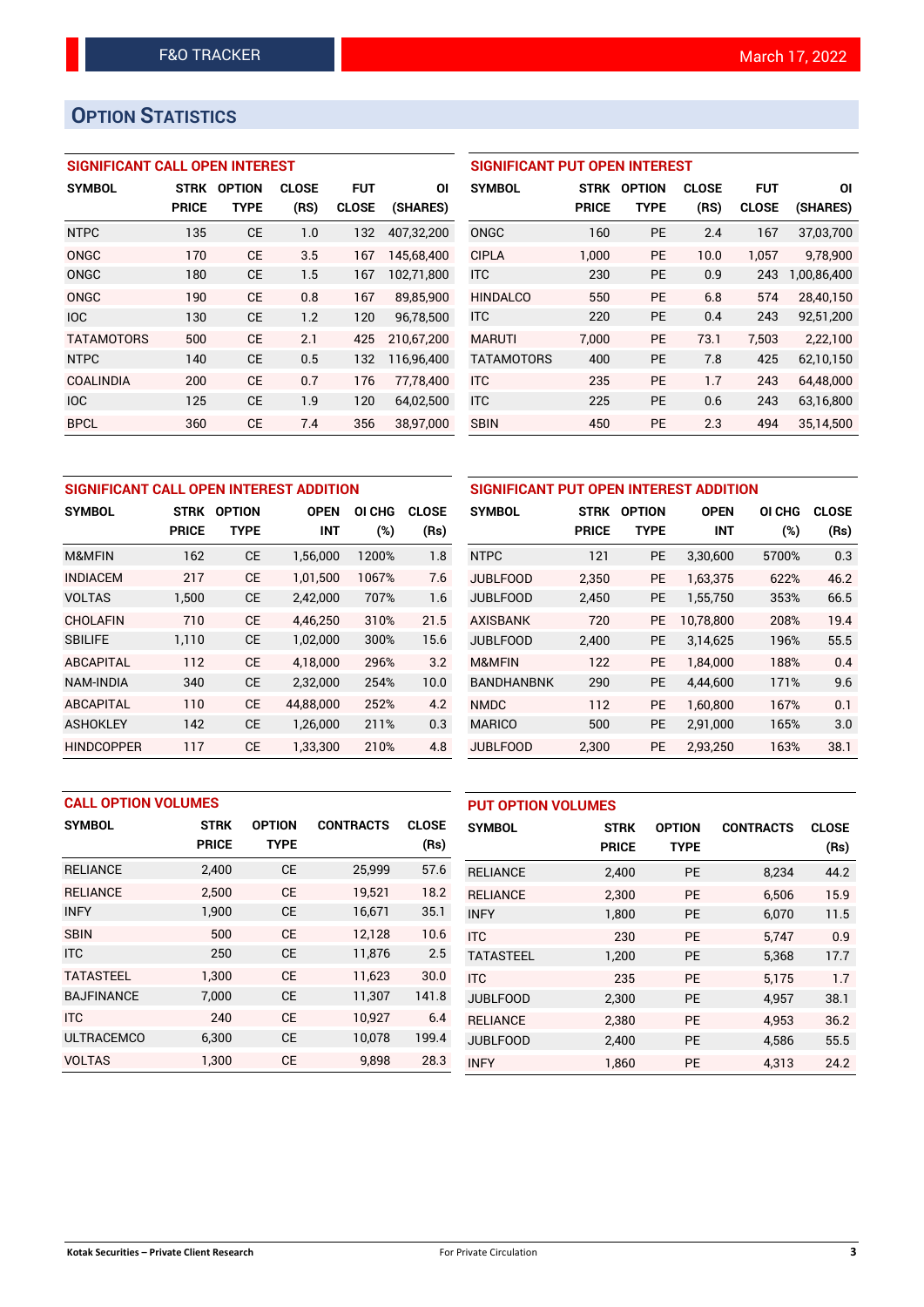### **RATING SCALE (PRIVATE CLIENT GROUP)**

- **BUY**  Stock/Index looks strong from the expiry/near term perspective and is expected to gain on the basis of technical and/or derivative parameters. Time frame is minimum of current expiry and in certain cases extend to the next series depending on the stock behaviour. Strict stop loss needs to be adhered to for every buy/long recommendation given.
- **SELL** Stock/Index looks weak from the expiry/near term perspective and is expected to gain on the basis of technical and/or derivative parameters. Time frame is minimum of current expiry and in certain cases extend to the next series depending on the stock behaviour. Strict stop loss needs to be adhered to for every sell/short recommendation given.

#### **FUNDAMENTAL RESEARCH TEAM (PRIVATE CLIENT GROUP)**

**Shrikant Chouhan Arun Agarwal Amit Agarwal, CFA Hemali Dhame** shrikant.chouhan@kotak.com arun.agarwal@kotak.com agarwal.amit@kotak.com Hemali.Dhame@kotak.com +91 22 6218 5408 +91 22 6218 6443 +91 22 6218 6439 +91 22 6218 6433

jatin.damania@kotak.com +91 22 6218 6440 +91 22 6218 6432 +91 80801 97299 +91 22 6218 6427

**Sumit Pokharna** Pankaj Kumar<br>Oil and Gas, Information Tech Construction, C sumit.pokharna@kotak.com pankajr.kumar@kotak.com +91 22 6218 6438 +91 22 6218 6434

**Jatin Damania Purvi Shah Rini Mehta K. Kathirvelu**

Construction, Capital Goods & Midcaps

Transportation, Paints, FMCG

Metals & Mining, Midcap Pharmaceuticals Pharmaceuticals Research Associate Support Executive<br>
iatin.damania@kotak.com purvi.shah@kotak.com rini.mehta@kotak.com k.kathirvelu@kotak.com

## **TECHNICAL RESEARCH TEAM (PRIVATE CLIENT GROUP)**

**Shrikant Chouhan Amol Athawale Sayed Haider** [shrikant.chouhan@kotak.com](mailto:shrikant.chouhan@kotak.com) [amol.athawale@kotak.com](mailto:amol.athawale@kotak.com) Research Associate +91 22 6218 5408 +91 20 6620 3350 [sayed.haider@kotak.com](mailto:sayed.haider@kotak.com)

+91 22 62185498

#### **DERIVATIVES RESEARCH TEAM (PRIVATE CLIENT GROUP)**

+91 79 6607 2231 +91 22 6218 5497 +91 33 6615 6273

**Sahaj Agrawal Prashanth Lalu Prasenjit Biswas, CMT, CFTe** [prasenjit.biswas@kotak.com](mailto:prasenjit.biswas@kotak.com)